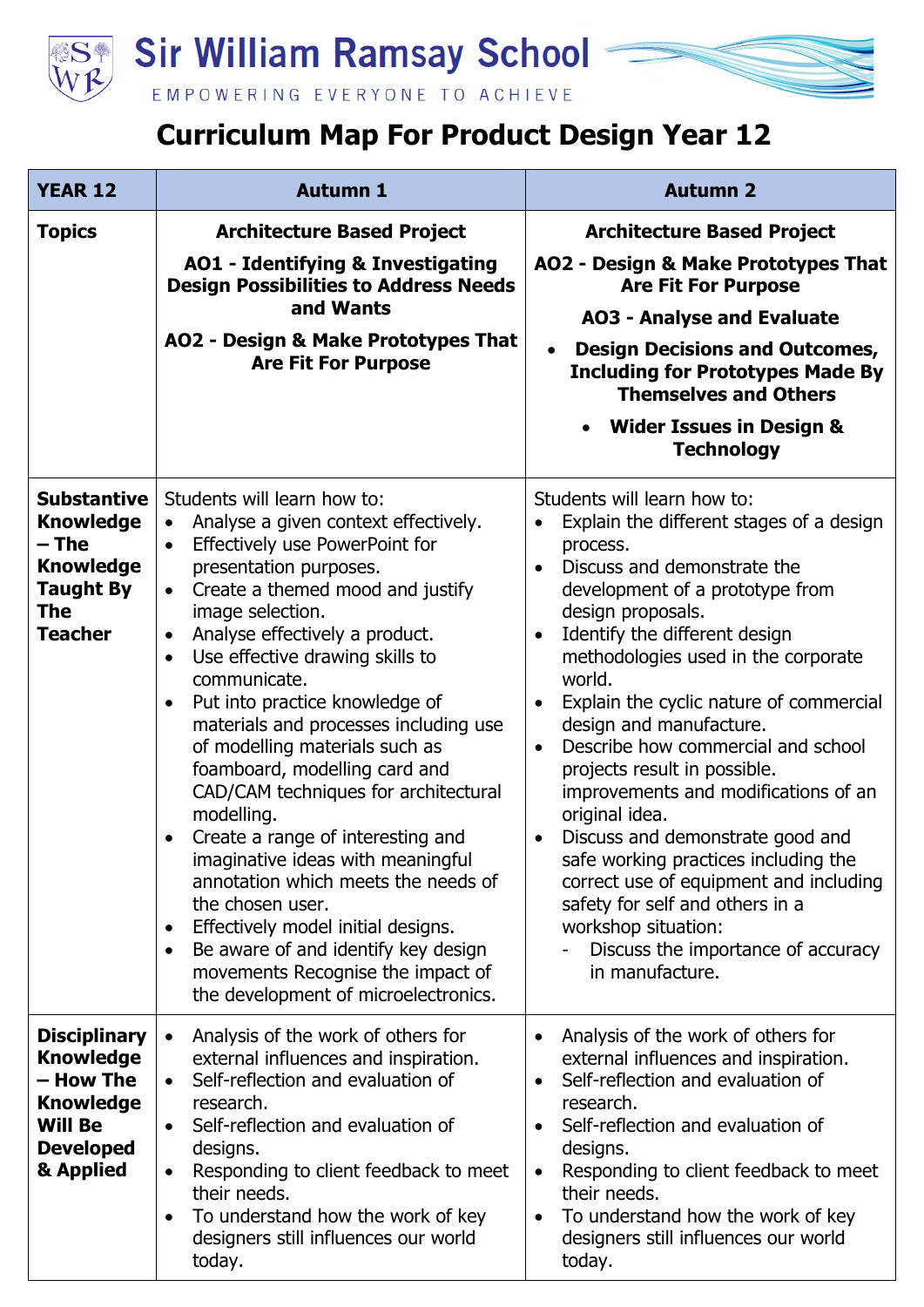|                                                    | Describe how the use of feedback and                                                                                                                                                                                                                                                                                                                                                                                                                                                                                                                                                                                                                                                                                                                                      | Describe how the use of feedback and                                                                                                                                                                                                                                                                                                                                                                                                                                                                                                                                                                                                                                                                                          |
|----------------------------------------------------|---------------------------------------------------------------------------------------------------------------------------------------------------------------------------------------------------------------------------------------------------------------------------------------------------------------------------------------------------------------------------------------------------------------------------------------------------------------------------------------------------------------------------------------------------------------------------------------------------------------------------------------------------------------------------------------------------------------------------------------------------------------------------|-------------------------------------------------------------------------------------------------------------------------------------------------------------------------------------------------------------------------------------------------------------------------------------------------------------------------------------------------------------------------------------------------------------------------------------------------------------------------------------------------------------------------------------------------------------------------------------------------------------------------------------------------------------------------------------------------------------------------------|
|                                                    | testing informs the evaluation process.<br>Responding to client feedback to meet<br>their needs.<br>To understand how the work of key<br>designers still influences our world<br>today.<br>Understand what designers do and<br>how they work. Understand and<br>appreciate that external issues<br>influence designs and designers.<br>Understand how developments in<br>$\bullet$<br>technology influences product design<br>and manufacture.<br>Understand the responsibility of the<br>designer and manufacturer to use<br>sustainable materials and ethical<br>production methods, developing<br>culturally acceptable designs that don't<br>offend race, gender or religion.<br>Understand how products can be<br>$\bullet$<br>designed to be repaired and recycled. | testing informs the evaluation process.<br>To understand how the work of key<br>$\bullet$<br>designers still influences our world<br>today.<br>Understand what designers do and<br>how they work. Understand and<br>appreciate that external issues<br>influence designs and designers.<br>Understand how developments in<br>technology influences product design<br>and manufacture.<br>Understand the responsibility of the<br>$\bullet$<br>designer and manufacturer to use<br>sustainable materials and ethical<br>production methods, developing<br>culturally acceptable designs that don't<br>offend race, gender or religion.<br>Understand how products can be<br>$\bullet$<br>designed to be repaired and recycled. |
| <b>Skills</b>                                      | Effective use of PowerPoint for<br>$\bullet$<br>presentation purposes.<br>Focus of literacy skills to explain and<br>$\bullet$<br>justify all research and decisions made.<br>Problem solving.<br>Analysing existing products with the<br>purpose of taking influence.<br>User profiling.<br>$\bullet$<br>To develop individual drawing<br>$\bullet$<br>skills/style.<br>Manual and CAD/CAM prototyping skills<br>$\bullet$<br>development.                                                                                                                                                                                                                                                                                                                               | Effective use of PowerPoint for<br>presentation purposes.<br>Focus of literacy skills to explain and<br>justify all research and decisions made.<br>Problem solving.<br>Analysing existing products with the<br>$\bullet$<br>purpose of taking influence.<br>User profiling.<br>$\bullet$<br>To develop individual drawing<br>$\bullet$<br>skills/style.<br>Manual and CAD/CAM prototyping skills<br>$\bullet$<br>development.                                                                                                                                                                                                                                                                                                |
| <b>Links To</b><br><b>Prior</b><br><b>Learning</b> | Combining all skills from KS3 and KS4.<br>$\bullet$<br>Test/re-test and consolidation of all<br>$\bullet$<br>prior KS4 theory topics.<br>Tessellation.<br>$\bullet$<br>Use of workshop tools and equipment.<br>$\bullet$<br>Modelling quality prototypes reflecting<br>$\bullet$<br>designs.<br>Manufacturing according to individual<br>$\bullet$<br>designs and plans.                                                                                                                                                                                                                                                                                                                                                                                                  | Combining all skills from KS3 and KS4.<br>$\bullet$<br>Test/re-test and consolidation of all<br>$\bullet$<br>prior KS4 theory topics.<br>Tessellation.<br>$\bullet$<br>Use of workshop tools and equipment.<br>$\bullet$<br>Modelling quality prototypes reflecting<br>$\bullet$<br>designs.<br>Manufacturing according to individual<br>$\bullet$<br>designs and plans.                                                                                                                                                                                                                                                                                                                                                      |
| Literacy/<br><b>Numeracy</b>                       | Literacy: ongoing self-reflection and<br>$\bullet$<br>evaluation, the analysis and<br>comprehension of feedback from<br>others.<br>Numeracy: accuracy of measuring and<br>٠<br>marking and use of scale and<br>tessellation. Using settings on tools                                                                                                                                                                                                                                                                                                                                                                                                                                                                                                                      | Literacy: ongoing self-reflection and<br>$\bullet$<br>evaluation, the analysis and<br>comprehension of feedback from<br>others.<br>Numeracy: accuracy of measuring and<br>$\bullet$<br>marking and use of scale and<br>tessellation. Using settings on tools                                                                                                                                                                                                                                                                                                                                                                                                                                                                  |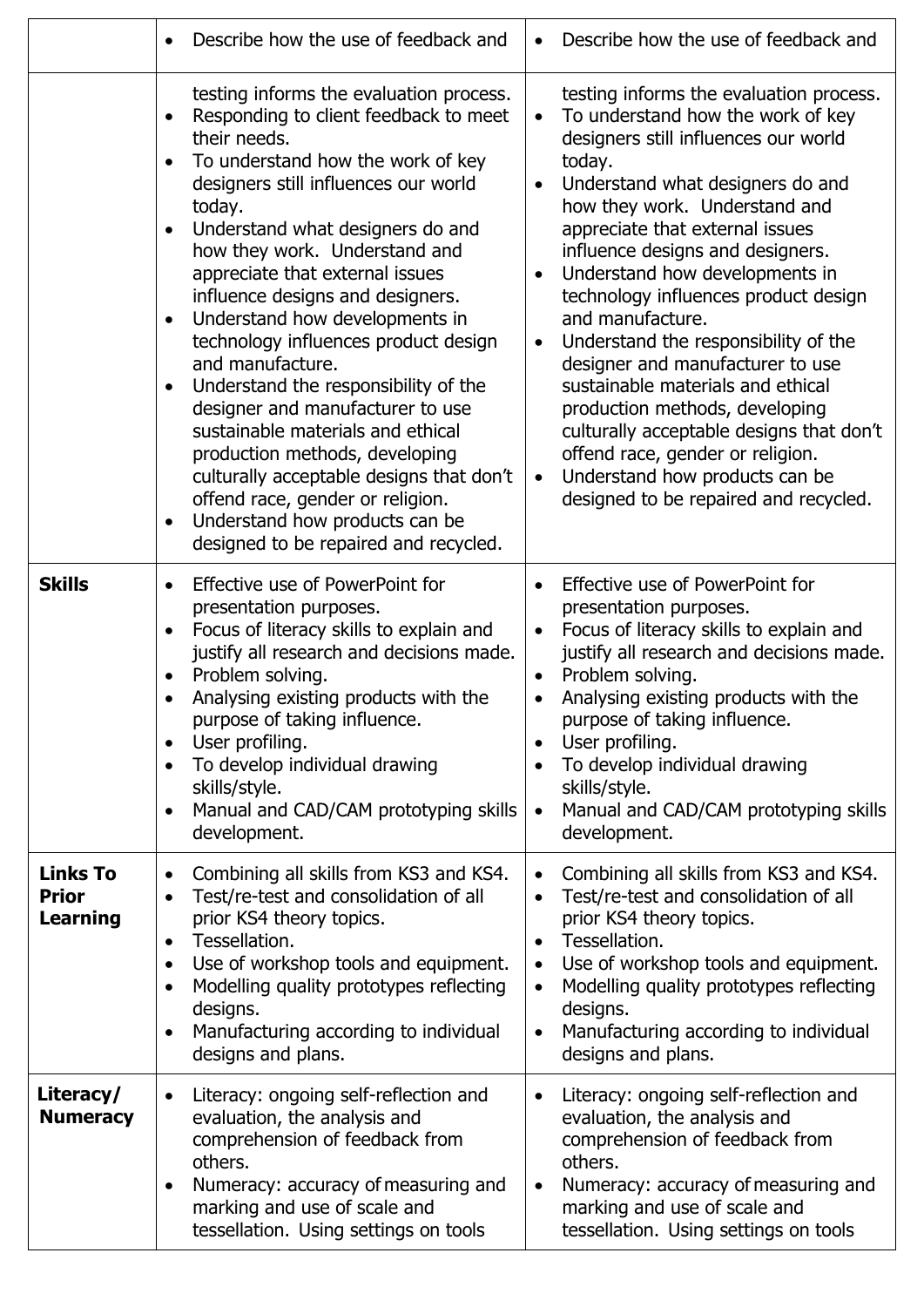|                                   | and equipment to work within<br>tolerances.                                                                                                                                                                                                                                                                             | and equipment to work within<br>tolerances.                                                                                                                                                                                                                                                                                          |
|-----------------------------------|-------------------------------------------------------------------------------------------------------------------------------------------------------------------------------------------------------------------------------------------------------------------------------------------------------------------------|--------------------------------------------------------------------------------------------------------------------------------------------------------------------------------------------------------------------------------------------------------------------------------------------------------------------------------------|
| <b>Cross</b><br><b>Curricular</b> | Understand the responsibility of the<br>designer and manufacturer to use<br>sustainable materials and ethical<br>production methods, developing<br>culturally acceptable designs that don't<br>offend race, gender or religion.<br>Understand how products can be<br>$\bullet$<br>designed to be repaired and recycled. | Understand the responsibility of the<br>$\bullet$<br>designer and manufacturer to use<br>sustainable materials and ethical<br>production methods, developing<br>culturally acceptable designs that don't<br>offend race, gender or religion.<br>Understand how products can be<br>$\bullet$<br>designed to be repaired and recycled. |
| <b>Assessment</b>                 | Continual teacher feedback of practice<br>$\bullet$<br>NEA.<br>Ongoing exam questions through<br>online worksheets.                                                                                                                                                                                                     | Continual teacher feedback of practice<br>NEA.<br>Ongoing exam questions through<br>$\bullet$<br>online worksheets.<br>End of unit tests.                                                                                                                                                                                            |

| <b>YEAR 12</b>                                                                                                | Spring 1 & 2                                                                                                                                                                                                                                                                                                                                                                                                                                                                                                                                                                                                                                                                                                                                                                                                                                                                                                                                                                                                                                                                                                                                                                                                                                             |  |
|---------------------------------------------------------------------------------------------------------------|----------------------------------------------------------------------------------------------------------------------------------------------------------------------------------------------------------------------------------------------------------------------------------------------------------------------------------------------------------------------------------------------------------------------------------------------------------------------------------------------------------------------------------------------------------------------------------------------------------------------------------------------------------------------------------------------------------------------------------------------------------------------------------------------------------------------------------------------------------------------------------------------------------------------------------------------------------------------------------------------------------------------------------------------------------------------------------------------------------------------------------------------------------------------------------------------------------------------------------------------------------|--|
| <b>Topics</b>                                                                                                 | <b>Architecture Based Project</b>                                                                                                                                                                                                                                                                                                                                                                                                                                                                                                                                                                                                                                                                                                                                                                                                                                                                                                                                                                                                                                                                                                                                                                                                                        |  |
|                                                                                                               | <b>AO3 - Analyse and Evaluate:</b>                                                                                                                                                                                                                                                                                                                                                                                                                                                                                                                                                                                                                                                                                                                                                                                                                                                                                                                                                                                                                                                                                                                                                                                                                       |  |
|                                                                                                               | Design Decisions and Outcomes, including for prototypes made by<br>$\bullet$<br>themselves and others<br>• Wider Issues in Design and Technology<br>AO4 - Demonstrate and Apply Knowledge and Understanding of:<br>• Technical Principles<br><b>Designing and Making Principles</b>                                                                                                                                                                                                                                                                                                                                                                                                                                                                                                                                                                                                                                                                                                                                                                                                                                                                                                                                                                      |  |
|                                                                                                               | <b>Systems Based Project - Lighting Design</b>                                                                                                                                                                                                                                                                                                                                                                                                                                                                                                                                                                                                                                                                                                                                                                                                                                                                                                                                                                                                                                                                                                                                                                                                           |  |
|                                                                                                               | AO1 - Identifying and Investigating Design Possibilities to Address Needs<br>and Wants                                                                                                                                                                                                                                                                                                                                                                                                                                                                                                                                                                                                                                                                                                                                                                                                                                                                                                                                                                                                                                                                                                                                                                   |  |
|                                                                                                               | AO2 - Design and Make Prototypes That Are Fit For Purpose                                                                                                                                                                                                                                                                                                                                                                                                                                                                                                                                                                                                                                                                                                                                                                                                                                                                                                                                                                                                                                                                                                                                                                                                |  |
| <b>Substantive</b><br><b>Knowledge</b><br>– The<br><b>Knowledge</b><br><b>Taught By</b><br><b>The Teacher</b> | Students will learn about:<br>Design development, design development and modelling.<br>$\bullet$<br>Cad drawing skills and techniques.<br>$\bullet$<br>Tolerances and allowances.<br>$\bullet$<br>How critical assessment of products can lead to the development of designs.<br>$\bullet$<br>An understanding of the design, development and manufacture of products to meet<br>$\bullet$<br>specification criteria.<br>How to work with a variety of materials considering aesthetics, ergonomics and<br>$\bullet$<br>anthropometrics.<br>An awareness of health and safety procedures related to products and<br>$\bullet$<br>manufacturing.<br>The concept of 'open design' and be able to provide examples of products.<br>$\bullet$<br>How the choice of materials can have on the use, care and disposal of products.<br>How a product can be designed and manufactured with disassembly in mind.<br>$\bullet$<br>How integral fixings are designed into products to aid disassembly.<br>$\bullet$<br>What steps can be taken to manufacture products sustainably.<br>$\bullet$<br>The implications of waste and energy consumption.<br>$\bullet$<br>What steps can be taken in manufacturing in order to minimise waste and improve<br>$\bullet$ |  |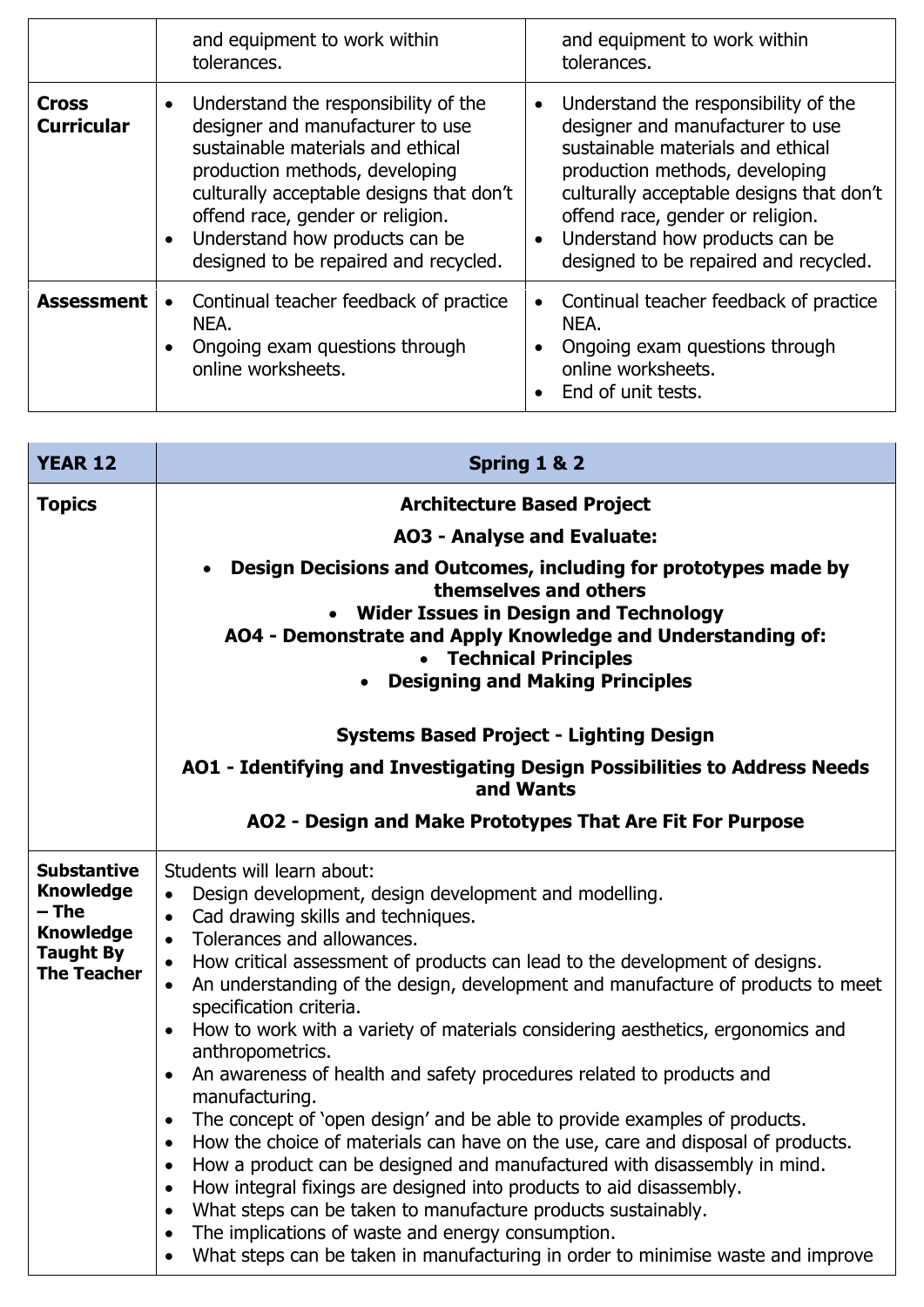|                                                    | quality and efficiency.<br>The difference between quality assurance and quality control.<br>$\bullet$<br>Some systems which are used by manufacturers in order to achieve high quality<br>$\bullet$<br>products.<br>How materials, parts and products can be tested and inspected in order to achieve<br>$\bullet$<br>agreed standards.<br>The reasons for national and international standards in product design.<br>$\bullet$<br>The symbols and codes which are used on products in relation to technical<br>$\bullet$<br>standards, energy use, recycling, disposal and safety.                                                                                                                                                                                                                                                                                                                                           |
|----------------------------------------------------|-------------------------------------------------------------------------------------------------------------------------------------------------------------------------------------------------------------------------------------------------------------------------------------------------------------------------------------------------------------------------------------------------------------------------------------------------------------------------------------------------------------------------------------------------------------------------------------------------------------------------------------------------------------------------------------------------------------------------------------------------------------------------------------------------------------------------------------------------------------------------------------------------------------------------------|
| <b>Disciplinary</b><br><b>Knowledge</b>            | Specialist tools, equipment, techniques and processes.<br>$\bullet$<br>Health and Safety.<br>$\bullet$<br>Manufacturing.<br>$\bullet$<br>Self-reflection and evaluation of research.<br>$\bullet$<br>Self-reflection and evaluation of designs.<br>$\bullet$<br>Reaction to client feedback.<br>$\bullet$<br>Responding to client feedback to meet their needs.<br>$\bullet$<br>To investigate possible new processes and technologies.<br>$\bullet$<br>Understand how products are developed to be inclusive in their design.<br>$\bullet$<br>Be aware of products that are inclusively designed for a wide range of users.<br>$\bullet$<br>Explain the importance of environmental issues in design and manufacture and the<br>$\bullet$<br>related responsibilities of designers and manufacturers.<br>Understand the concept of a circular economy and the application of the life cycle<br>$\bullet$<br>assessment tool. |
| <b>Skills</b>                                      | Problem solving.<br>$\bullet$<br>Use of the iterative process to design, test, receive feedback, re-design and re-test.<br>$\bullet$<br>Persistent referral back to and evaluation against user profiling.<br>$\bullet$<br>Practical workshop skills.<br>$\bullet$<br>Practical CAD/CAM skills.<br>Decision making, which materials and processes best suit the individual project<br>outcome.                                                                                                                                                                                                                                                                                                                                                                                                                                                                                                                                |
| <b>Links To</b><br><b>Prior</b><br><b>Learning</b> | Combining all skills from KS3 and KS4.<br>$\bullet$<br>Practical use of knowledge from KS4.<br>$\bullet$<br>Use of workshop tools and equipment.<br>$\bullet$<br>Modelling quality prototypes reflecting designs.<br>$\bullet$<br>Manufacturing according to individual designs and plans.<br>$\bullet$                                                                                                                                                                                                                                                                                                                                                                                                                                                                                                                                                                                                                       |
| Literacy/<br><b>Numeracy</b>                       | Literacy: ongoing self-reflection and evaluation, the analysis and comprehension<br>$\bullet$<br>of feedback from others.<br>Numeracy: accuracy of measuring and marking and use of scale and tessellation.<br>$\bullet$<br>Using settings on tools and equipment to work within tolerances. Interpretation of<br>data.                                                                                                                                                                                                                                                                                                                                                                                                                                                                                                                                                                                                       |
| <b>Cross</b><br><b>Curricular</b>                  | Constant referral to SMSC when designing and manufacturing.<br>$\bullet$<br>Understand the use of symbols and codes which are used on products in relation to<br>$\bullet$<br>technical standards, energy use, recycling, disposal and safety.<br>Explain the implications of waste and energy consumption.<br>$\bullet$<br>Understand what steps can be taken in manufacturing in order to minimise waste<br>$\bullet$<br>and improve quality and efficiency.                                                                                                                                                                                                                                                                                                                                                                                                                                                                |
|                                                    | Continual Teacher Feedback of Practice NEA<br>$\bullet$<br>Ongoing Exam Questions Through Online Worksheets<br>$\bullet$<br>End of Unit Tests                                                                                                                                                                                                                                                                                                                                                                                                                                                                                                                                                                                                                                                                                                                                                                                 |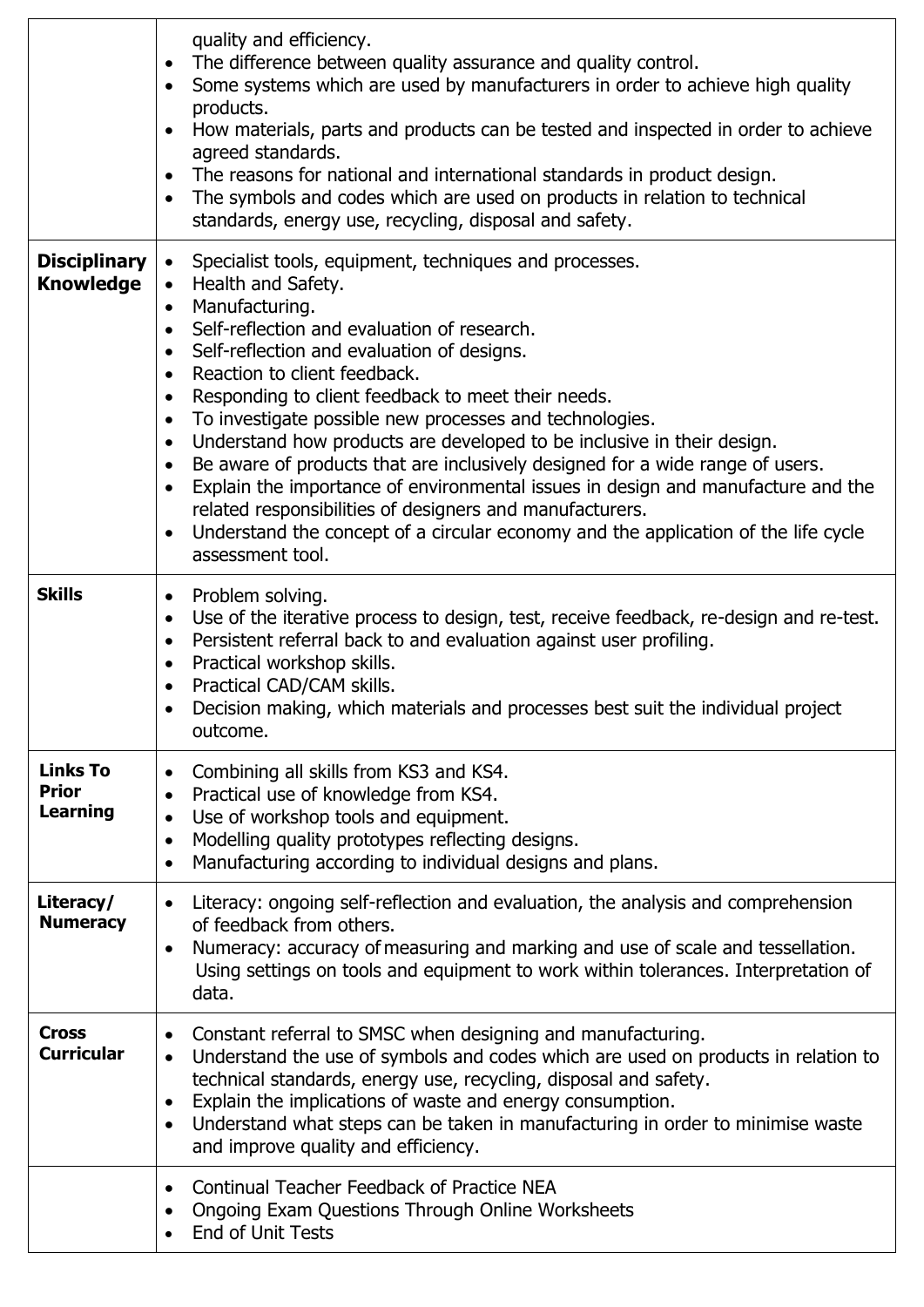| <b>YEAR 12</b>                                             | Summer 1 & 2                                                                                                                                                                                                                                                                                        |  |
|------------------------------------------------------------|-----------------------------------------------------------------------------------------------------------------------------------------------------------------------------------------------------------------------------------------------------------------------------------------------------|--|
| <b>Topics</b>                                              | <b>Systems Based Project - Lighting Design</b>                                                                                                                                                                                                                                                      |  |
|                                                            | <b>AO3 - Analyse and Evaluate:</b>                                                                                                                                                                                                                                                                  |  |
|                                                            | Design decisions and outcomes, including for prototypes made by<br>themselves and others<br>• Wider issues in design & technology                                                                                                                                                                   |  |
|                                                            | AO4 – Demonstrate and apply knowledge and understanding of:                                                                                                                                                                                                                                         |  |
|                                                            | <b>Technical principles</b><br><b>Designing and making principles</b>                                                                                                                                                                                                                               |  |
| <b>Substantive</b><br><b>Knowledge</b>                     | Students will learn how to:<br>Develop an awareness of what feasibility studies are.<br>$\bullet$                                                                                                                                                                                                   |  |
| $-$ The                                                    | Calculate product cost and profits.<br>$\bullet$                                                                                                                                                                                                                                                    |  |
| <b>Knowledge</b><br><b>Taught By</b><br><b>The Teacher</b> | Select appropriate techniques for describing data, ideas and intentions to others.<br>$\bullet$<br>Explain how feasibility studies are used when planning for product production<br>$\bullet$<br>Interpret and communicate statistical data.<br>Analyse data and apply it to a design.<br>$\bullet$ |  |
|                                                            | Recognise how prototypes are used to test proposed products with potential<br>$\bullet$<br>consumers.                                                                                                                                                                                               |  |
|                                                            | Describe how collaborative working is used in product development.<br>$\bullet$                                                                                                                                                                                                                     |  |
|                                                            | Describe how to conduct a feasibility study.<br>$\bullet$                                                                                                                                                                                                                                           |  |
|                                                            | Accurately calculate the cost of a product and profits.<br>$\bullet$<br>Name, recognise and characterise different types of papers and board.<br>$\bullet$                                                                                                                                          |  |
|                                                            | Describe the main performance characteristics of papers and boards.<br>$\bullet$                                                                                                                                                                                                                    |  |
|                                                            | Understand the physical and working properties of the paper and board categories<br>$\bullet$<br>and how these affect their performance.                                                                                                                                                            |  |
|                                                            | Identify the primary sources of materials for producing paper and board and explain<br>the conversion process.                                                                                                                                                                                      |  |
|                                                            | Demonstrate an awareness of how different properties of papers and board make<br>them suitable for use in commercial products.                                                                                                                                                                      |  |
|                                                            | Explain the properties of papers and board can be modified by the use of additives<br>in during manufacture.                                                                                                                                                                                        |  |
|                                                            | Understand that papers and board are available in standard forms, weights and<br>sizes.                                                                                                                                                                                                             |  |
|                                                            | Cut, crease, score and fold card.<br>$\bullet$                                                                                                                                                                                                                                                      |  |
|                                                            | Use school-based cutting and scoring techniques, safely using tools and equipment.<br>$\bullet$<br>Understand the application of surface treatments and finishes can enhance the<br>$\bullet$<br>functional and aesthetic properties of paper and board products.                                   |  |
|                                                            | Demonstrate the different properties of papers and board make them suitable for<br>$\bullet$<br>use in commercial products.                                                                                                                                                                         |  |
|                                                            | Explain commercial die cutting process used for cutting, forming and processing<br>paper and board products.                                                                                                                                                                                        |  |
|                                                            | Appreciate the commercially produced paper and board products and processing                                                                                                                                                                                                                        |  |
|                                                            | techniques including lamination, foil lined board and moulded paper pulp.                                                                                                                                                                                                                           |  |
|                                                            | Articulate clearly, the ecological issues in the manufacture and recycling of complex                                                                                                                                                                                                               |  |
|                                                            | paper and board products.<br>Explain how different the properties of papers and board can be commercially<br>$\bullet$<br>adapted to suit specific needs.                                                                                                                                           |  |